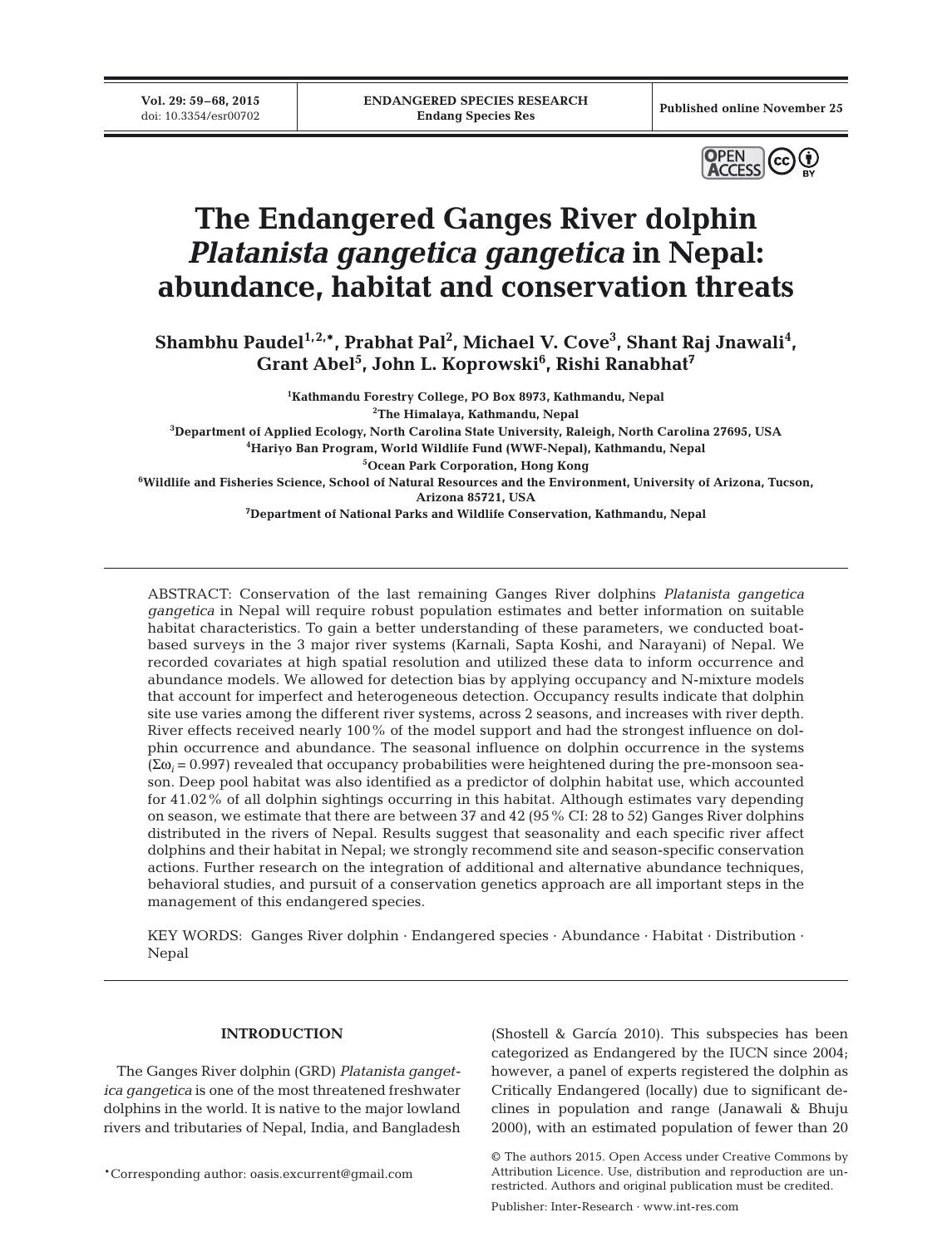adults in Nepal (Jnawali et al. 2011). Anthropogenic activities, including development, fishing and alteration of natural water flow processes have all been implicated in the apparent decline in abundance (Smith et al. 1994, WWF-Nepal 2006). Perhaps the greatest threat to dolphin persistence is the segregation of the entire population into small sub-populations separated by structures including dams and dikes (e.g. barrages), in which only limited migration is likely possible during the monsoon period (Smith 1993).

Despite some notable actions by independent conservation leaders, the river dolphin has received less attention than other charismatic megafauna of Nepal. Past efforts to monitor the species have primarily involved boat-based counts of individuals, which were used to estimate historical encounter rates and abundances (Shrestha 1989, Smith 1993, WWF-Nepal 2006, Chaudhary 2007, Kelkar et al. 2010). The general trend across all areas is that these small, isolated populations have declined (Smith 1993, WWF-Nepal 2006, Wakid 2007, Khatri et al. 2010), some at alarming rates (e.g. 26% over 12 yr in parts of the Brahmaputra; Wakid 2007). Sparse sightings of 1 or 2 individuals indicate that suitable hydro-physical habitat is rare in the river systems of Nepal (Smith 1993, Paudel 2012).

While protected areas overlap with the dolphin's distribution in Nepal (e.g. Bardia National Park, Koshi Tappu Wildlife Reserve, and Chitwan National Park), their numbers and distribution have still declined significantly since monitoring began (Shrestha 1989, Smith 1993, Smith et al. 2006, WWF-Nepal 2006), with the species vanishing completely from some rivers (i.e. present in 4 rivers in the 1980s, now found only in 3; Leatherwood & Reeves 1994). Because of the critical status of this group of GRDs, it was suggested that regular monitoring be undertaken (Leatherwood & Reeves 1994). Here, we provide detailed population estimates and describe the ecological factors associated with their occurrence in 3 river systems in Nepal where the dolphins have been documented. This is the first attempt in Nepal to obtain detailed estimates of dolphin abundance and habitat characteristics, accounting for detection bias during 2 critical seasons (pre- and post-monsoon) in 3 major rivers.

## **MATERIALS AND METHODS**

## **Study area**

We conducted surveys on the 3 largest river basins in Nepal where the river dolphins have been historically documented: the Karnali (28.630329° N, 81.274 830° E), Sapta Koshi (26.722925° N, 87.083357° E) and Narayani (27.563377° N, 84.064135° E) (Fig. 1). The Government of Nepal, Department of National Parks and Wildlife Conservation, Kathmandu granted permission for this project along these 3 river systems. All of these rivers are located downstream of the Siwalik foothills of the Nepalese Himalayas. This study area represents the extreme upstream limit of GRD distribution in southern Asia. With headwaters in the southern slopes of the Himalayas of Tibet, seasonal melting of snow results in fluctuating water levels in these river systems. The surveyed areas along the rivers consisted of 42 km along the Karnali from the Karnali bridge to the Nepal/India border; 36 km along the Sapta Koshi from the Srilanka Tappu to the Nepal/India border; and 37 km along the Narayani from the Amaltari post to Treveni Ghat. Surveys were restricted to Nepal (in all river systems) due to security concerns in India. All 3 river basins are characterized by relatively high velocity flows in comparison to downstream waters, large seasonal and year-to-year variations in stream flow and sediment transport with mixed-use riparian areas. Most of the local people living close to the river systems are illiterate, with agriculture and fishing as their major occupations. Hence, immense pressure from the local people has increased the spatial overlap between dolphins and fisheries in the river systems.

These river systems are all large tributaries of the Ganges River in India, where relatively high numbers of GRDs have been reported. The rivers are affected by the barrages at the Nepal−India border (Narayani) or just above (Sapta Koshi: 7 km north of border) or below the border (Karnali: 20 km south of border), which are used to divert water for irrigation and to control flooding in India. Upstream dolphins may move downstream through the barrages during flood periods, potentially resulting in permanent loss of individuals from Nepal.

## **Dolphin surveys**

Surveys occurred during low water seasons (premonsoon: March to May 2013 and post-monsoon: November to January 2014). During each season, we surveyed all 3 rivers on 3 separate occasions with an interval of 2 wk between surveys. We only sampled during clear weather conditions, and all surveys were completed over the course of 1 d. We considered dolphins within a distance of 200 m from each other to be a single group. We followed the survey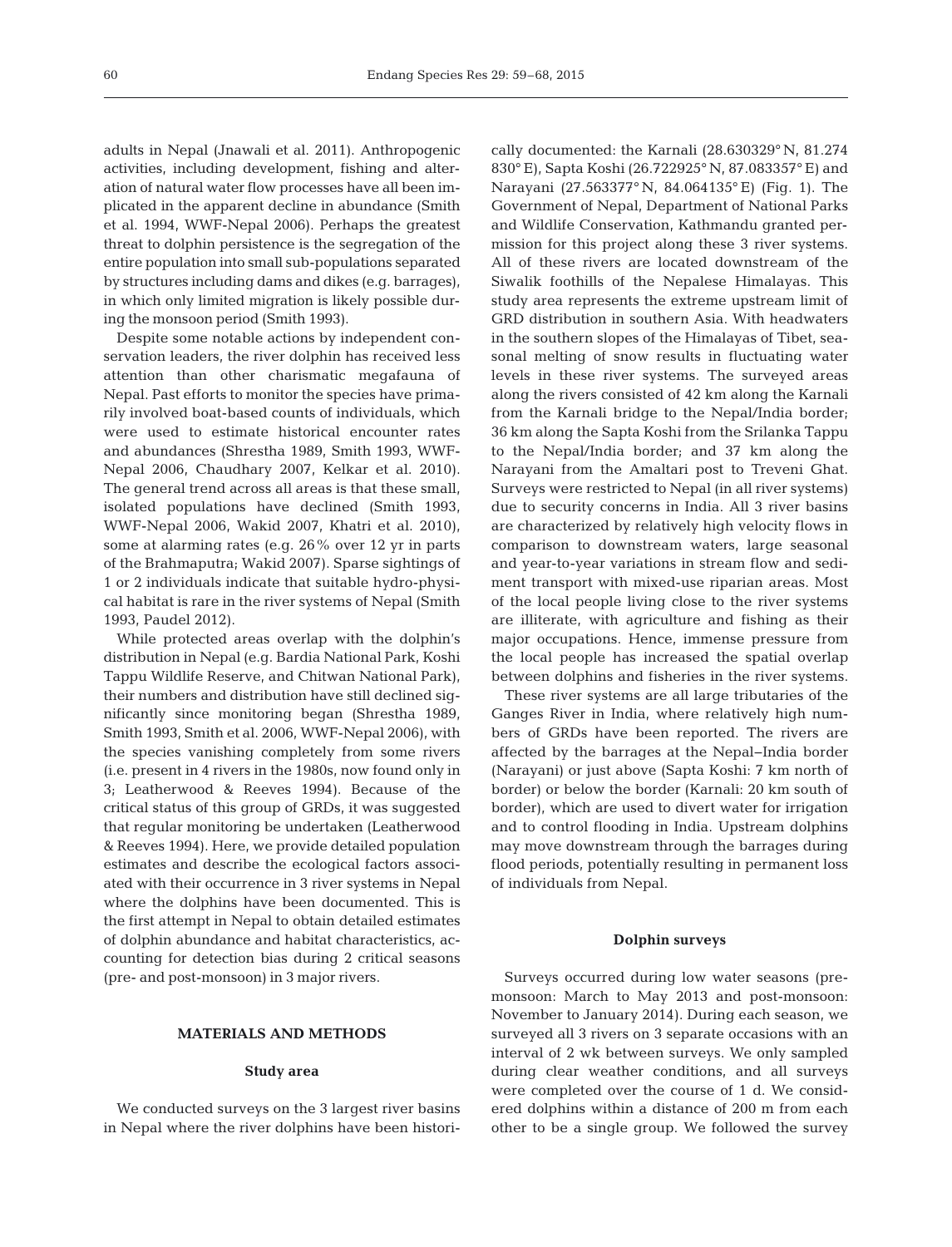

Fig. 1. The 3 surveyed rivers and their location within the Ganges River watershed and the protected areas they traversein Nepal

methods recommended by Smith & Reeves (2000b) for narrow channel habitat. It was assumed that allowing a dolphin to surface at least once within our range of detection would avoid double counting, which was achieved by maintaining a boat speed of 5 km h−1 (Kelkar et al. 2010, Richman et al. 2014). Teams typically consisted of 6 individuals, representing researchers, park officials and NGO members on a single platform (eye height 1.5 m), with 2 primary observers and 1 rear observer. Surveys began at 09:00 h and ended at 16:00 h during clear weather conditions. The 2 primary members were positioned at the front of the vessel, left and right of a data recorder, and continually searched for dolphins using binoculars and occasionally with unaided eyes. Individual dolphins were classified as newly born, juvenile or adult based on size and color. The data recorder documented sighting time, position (latitude and longitude), observer number, group size, distance from the dolphin to the nearest river bank, and a code for habitat type. Positions were rotated to minimize perception bias at an interval of 2 h. The single rear observer was responsible for counting individuals (if any) missed by primary observers.

During surveys, we also collected habitat data along 300 m river segments that we considered to be the sites of the subsequent occupancy analysis. Habitat characteristics included measures of water depth using a depth finder (Leatherwood et al. 2000, Akbar et al. 2004, Smith et al. 2008), river width using a range finder (Smith et al. 2006, 2008) and habitat structure of the river. While measuring river depth, the boat remained midway between the banks in order to standardize these values. We classified habitat as either meandering (M), river confluence (CF), deep pool (DP; >3 m in depth) or straight channel (SC; <3 m in depth), following previous guidelines (Biswas & Boruah 2000). We compared mean depths and widths between seasons and among rivers and habitat types using *t*-tests (seasonal) and ANOVA and Tukey's HSD post hoc test (habitats and rivers), with a significance level of  $\alpha = 0.05$ .

## **Habitat occupancy model**

From the survey data, we formulated binomial detection histories of dolphin detections and non-detec-

tions for integration into occupancy models (Mackenzie et al. 2002). Occupancy models are hierarchical, and estimate species occurrence or site use (ψ) while also estimating a detection nuisance parameter (*p)* (Royle & Dorazio 2008). This class of models is useful because it allows us to estimate occurrence (site use) probabilities as a function of habitat covariates via the logit-link. Detection histories were based on the 3 separate survey occasions for each river (e.g. history 101 = detected on first survey, not detected on second survey, detected on third survey). Since there were 2 wk between each survey, and the sites (300 m river segments) in the analysis were relatively small in comparison to individual dolphin movements, we considered  $\psi$  to represent dolphin site use. We first modeled detection as either a function of time (such that each survey had a different probability of detecting dolphins), as a function of season, river depth, river width, an additive model with both depth and width, or as constant across all surveys (6 detection models while keeping ψ constant, similar to Cove et al. 2014). We then selected the top-ranking detection covariates and included those in all further occupancy models assessing site use. Although detection could also be affected by other covariates, we did not consider any additional effects because sampling only occurred during favorable weather/visibility. Based on current ecological knowledge of GRDs, we formulated 14 *a priori* hypotheses of dolphin site use based on habitat, season, river, and depth and width profiles (see Table 1). We also included a constant model in which all sites had equal use probabilities,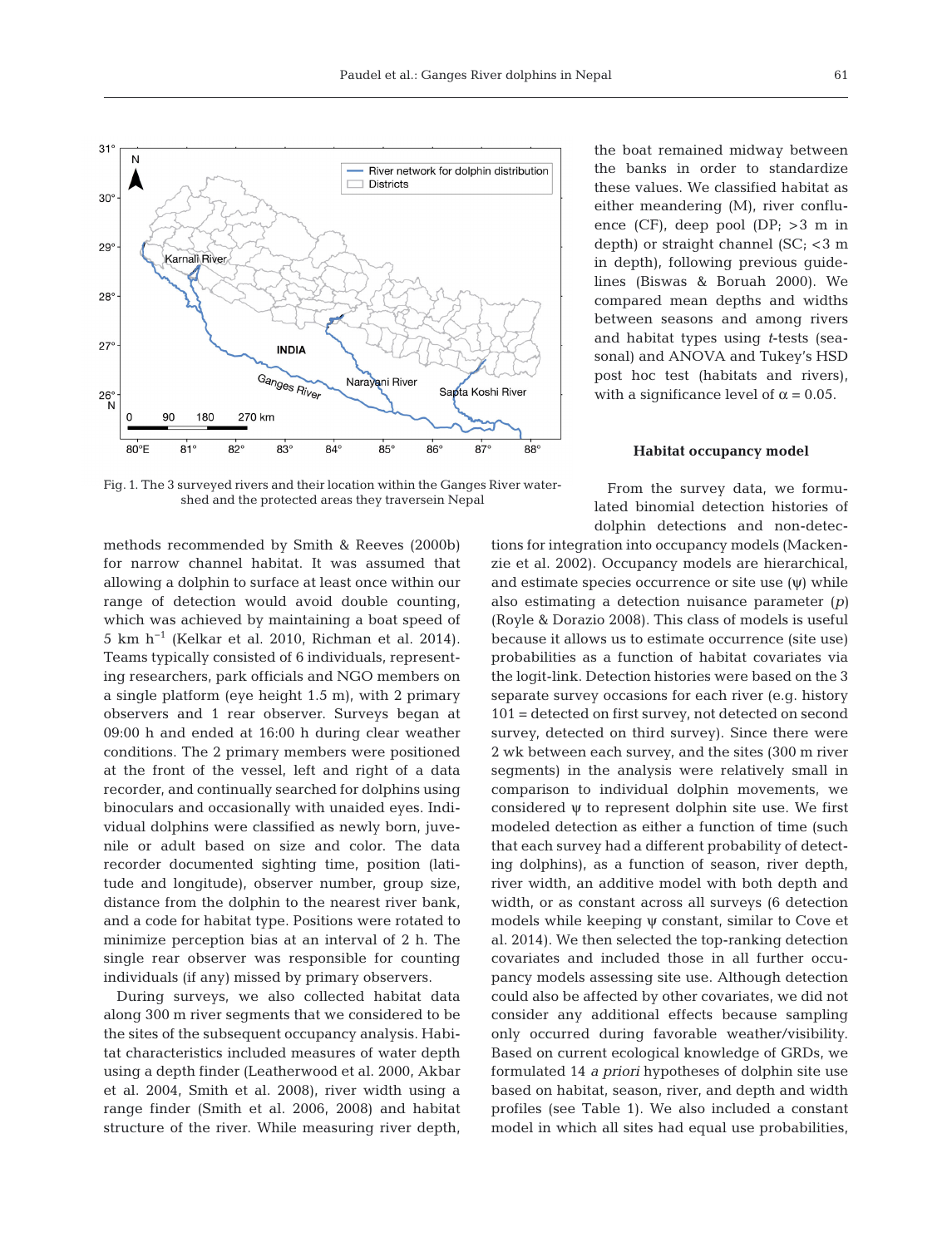and a global model which included additive effects of all covariates. We executed the occupancy models using the freely available software PRESENCE v.8.0 (Hines 2012). For model selection, we adopted the information- theoretic approach and ranked each hypothesis based on its relative Akaike information criterion (AIC) and the information distance to the top model in the set (Burnham & Anderson 2002). Furthermore, we calculated the cumulative Akaike weight (Σω*i*) of model support for each covariate to determine its relative importance to other covariates, with higher weight suggesting more influence (Burnham & Anderson 2002).

## **Dolphin abundance model**

To estimate global abundance, we utilized *N*-mixture models, which are explicit process hierarchical models that account for imperfect and heterogeneous detection (Royle & Dorazio 2008). Each river was broken down into what we considered independent segments, which were often separated by a barrage or other structure preventing migration. There were a total of 8 river segments of variable length among the 3 rivers (3 in Karnali, 3 in Sapta Koshi, and 2 in Narayani). We modeled the detection parameters as constant over time since the surveys were only conducted on optimal visibility days and we did not consider there to be any detection concerns at the scale of the *N*-mixture model sites based on relatively high detection probabilities from the site-use models (see 'Results'). We analyzed dolphin abundance in these segments as being independent between seasons (16 sites in the model) since the monsoon season connects them with flash floods, allows some migration and alters the rivers' physical attributes. We first modeled the abundance with a Poisson distribution and then a negative binomial distribution to account for over-dispersion. We compared multiple *a priori* models in which we modeled GRD abundance as a function of river, habitat, season, constant and additive variations of those covariates (see Table 3). We then utilized the most supported model distribution for the covariate models using function 'pcount' in library 'unmarked' (Fiske & Chandler 2011), within the computational software R v.3.0.2 (R Development Core Team 2013). To determine covariate effects, the logit-link informs the detection component of the model (as in occupancy models), while the log-link function informs the abundance component. We compared the candidate models via a model selection approach

similar to the occupancy analyses, using AIC and Akaike weights (Akaike 1973). We estimated mean abundance estimates and standard errors through back-transformation of values given by the most supported model and the most supported constantmodel for comparison to observed counts.

## **RESULTS**

## **Depth, width and dolphin habitat characteristics of river systems**

The mean  $(\pm SD)$  depth and width of the rivers differed between the post-monsoon (width: 236.53  $\pm$ 121.67 m; depth:  $1.60 \pm 1.24$  m) and pre-monsoon seasons (width: 251.97 ± 119.03 m; depth: 3.55 ± 3.50 m): width: *t* = −2.798, df = 1004.47, p = 0.005; depth: *t* = −13.51, df = 650.85, p < 0.001. Similarly, the mean depth and width of the river sections measured at 300 m intervals differed between river systems (width: *F* = 81.834, df = 2, p < 0.001, Karnali: 187.16 ± 78.55 m, Sapta Koshi: 258.04 ± 132.59 m, Narayani: 197.11 ± 56.36 m; depth: *F* = 712.209, df = 2, p < 0.001, Karnali: 5.55 ± 4.13 m, Sapta Koshi: 1.40 ± 1.10 m, Narayani: 2.65 ± 1.56 m). Mean depth varied between all pairs of river systems (Tukey's test, p < 0.001 for all pairs) but the mean width between Narayani and Karnali was not different (Tukey's test,  $p = 0.267$ ). Mean width (DP: 231.88  $\pm$  99.52 m; SC: 220.50 ± 99.42 m; CF: 266.41 ± 142.04 m; M: 247.06 ± 131.11 m) and depth (DP:  $4.60 \pm 2.92$  m; SC:  $1.59 \pm 1.59$ 0.98 m; CF: 2.94 ± 3.26 m; M: 1.27 ± 1.06 m) differed among habitat types for all river systems (width:  $F =$ 10.38, df = 3,  $p < 0.001$ ; depth:  $F = 463.18$ , df = 3,  $p <$ 0.001). Mean depth and width differed between all pairs of habitat types ( $p < 0.001$  for all pairs) except for width between DP and SC  $(p = 0.128)$ . There was a significant interaction between the effects of river systems and season on the depth of river systems (univariate test,  $F = 77.37$ , df = 2, p < 0.001) but not for width of river by the same interaction effects  $(F =$ 1.472, df = 2,  $p = 0.230$ .

## **Occupancy and abundance**

The additive detection model with river width and depth received the most model support, so we included those positive detection covariates in all further site-use models (Table 1). The mean  $(\pm SE)$  probability of detecting dolphins for each independent survey was  $0.563 \pm 0.045$ . Of the 14 *a priori* models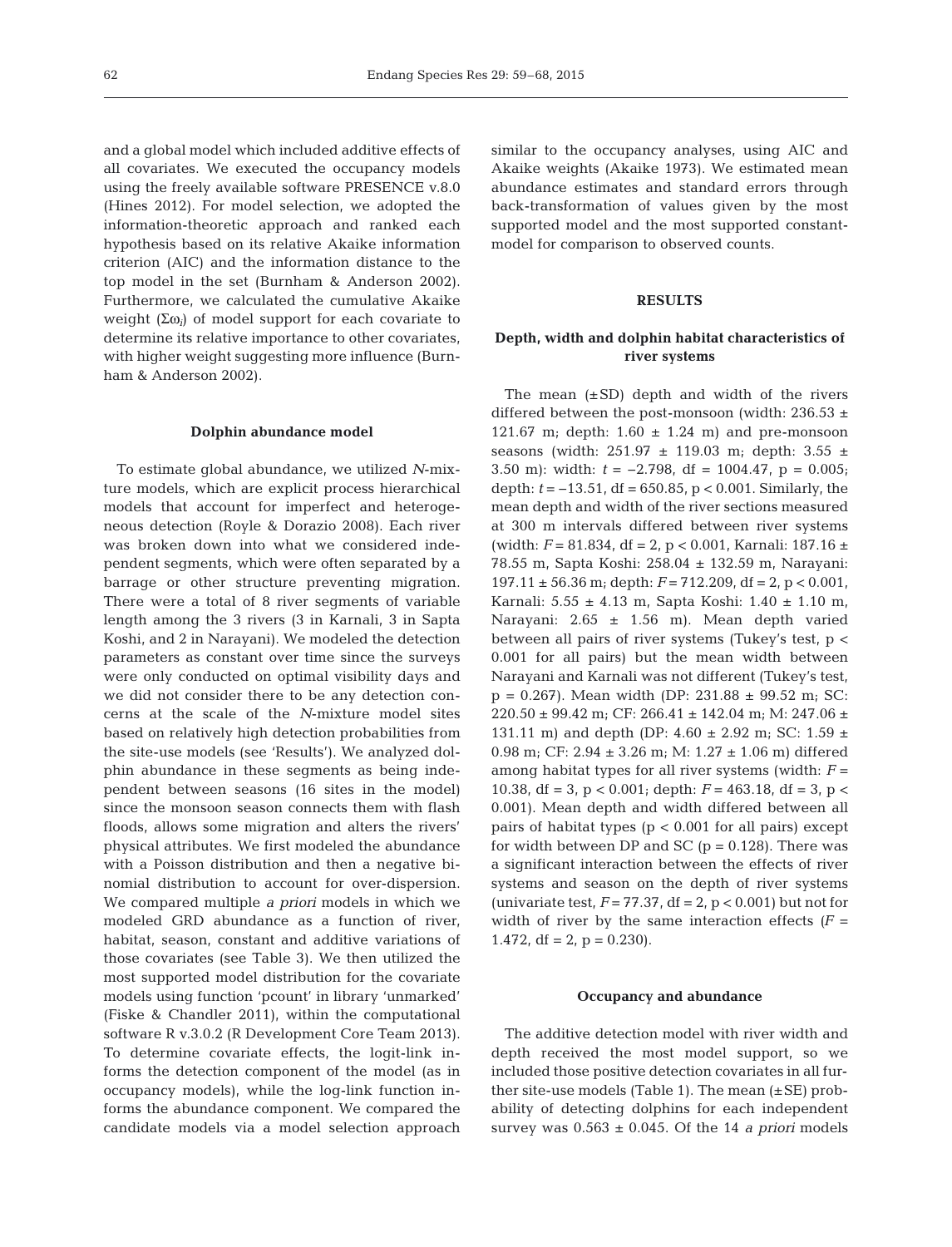that we compared to predict river dolphin site use, only 2 models received nearly all of the model support (Σω<sub>i</sub> = 0.997; Table 1). River effects received 100% of the model support and had the most influence on dolphin occurrence. The 3 rivers had different occurrence probabilities; both Karnali and Sapta Koshi were similar and significantly more likely to be used by river dolphins than the baseline Narayani River (Table 2). Models incorporating a seasonal influence on dolphin site use in the river systems (Σω*<sup>i</sup>*  $= 0.997$ ; Table 1) increased occupancy probabilities during the pre-monsoon season (Table 2). All other covariates that we examined received support from the global model, each with  $\Sigma$ ω<sub>*i*</sub> = 0.332 (Tables 1 & 2). The deep pool habitat was the only significant predictor (CI excluded 0) of dolphin site use from the remaining covariates (Table 2). Mean (±SD) depth and width of the dolphin sighting locations was 4.24  $\pm$  1.98 and 225.93  $\pm$  96.63 m, respectively. The greatest proportion (41.02%) of sightings occurred in deep pool habitat, followed by confluence (28.20%) and meandering (12.82%).

We initially examined the Poisson and negative binomial distributions for river dolphin abundance. The negative binomial distribution received more support and was used for further mixture models to predict the abundance of dolphins. Similar to the occurrence models, only 2 of the *N*-mixture models received the majority of the model support ( $\Sigma\omega_i$  = 0.998; Table 3). The different river systems once again had different effects on dolphin abun-

Table 1. Model selection statistics for all occurrence models, as well as initial detection models with constant ψ, for the Ganges River dolphin *Platanista gangetica gangetica* derived from survey data from the Karnali, Sapta Koshi and Narayani Rivers, Nepal. AIC: Akaike's information criterion; ΔAIC: AIC information difference, ω*i*: Akaike weight; *K*: no. of model parameters; *p*: detection nuisance parameter

| Model                                                   | AIC    | $\triangle AIC$ | $\omega_i$ | Κ              | $-2$ loq-<br>likelihood |
|---------------------------------------------------------|--------|-----------------|------------|----------------|-------------------------|
| $\psi$ (river + season), p(width + depth)               | 514.12 | $\Omega$        | 0.665      | 7              | 500.12                  |
| $\psi$ (qlobal), p(width + depth)                       | 515.51 | 1.39            | 0.3319     | 12             | 491.51                  |
| $\psi$ (river), <i>p</i> (width + depth)                | 524.84 | 10.72           | 0.0031     | 6              | 512.84                  |
| $\psi$ (season), p(width + depth)                       | 546.34 | 32.22           | $\Omega$   | 5              | 536.34                  |
| $\psi$ (depth), <i>p</i> (width + depth)                | 552.99 | 38.87           | $\Omega$   | 5              | 542.99                  |
| $\psi$ (depth + width), p(width + depth)                | 554.98 | 40.86           | $\Omega$   | 6              | 542.98                  |
| $\psi(.)$ , $p(\text{width} + \text{depth})$            | 558.81 | 44.69           | $\Omega$   | 4              | 550.81                  |
| $\psi(.)$ , $p(\text{width})$                           | 559.32 | 45.2            | $\Omega$   | 3              | 553.32                  |
| $\Psi(.)$ , $p$ (season)                                | 559.53 | 45.41           | $\Omega$   | 3              | 553.53                  |
| $\psi(\text{width})$ , $p(\text{width} + \text{depth})$ | 560.24 | 46.12           | $\Omega$   | 5              | 550.24                  |
| $\psi(.)$ , $p$ (depth)                                 | 560.39 | 46.27           | $\Omega$   | 3              | 554.39                  |
| $\psi$ (habitat), p(width + depth)                      | 560.56 | 46.44           | $\Omega$   | 7              | 546.56                  |
| $\psi(.)$ , $p$ (time)                                  | 561.21 | 47.09           | $\Omega$   | 4              | 553.21                  |
| $\Psi(.)$ , $p(.)$                                      | 561.28 | 47.16           | $\Omega$   | $\mathfrak{D}$ | 557.28                  |

Table 2. Estimates of untransformed coefficients (β) (±SE) of habitat and seasonal covariate effects on occurrence of Ganges River dolphins *Platanista gangetica gangetica* derived from survey data from the Karnali, Sapta Koshi and Narayani Rivers, Nepal. Estimates are from the top-ranking model in which the covariate was supported;  $\Sigma\omega_i$  is the cumulative weight of support for that covariate. Confidence intervals (CI) were calculated assuming a normal distribution. **Bold** in dicates parameters significant for occupancy (at  $p < 0.05$ )

| Covariate<br>Substructure   | β       | SЕ   | CI(%)<br>2.5<br>97.5 |         | $\Sigma\omega_i$ |  |  |  |  |
|-----------------------------|---------|------|----------------------|---------|------------------|--|--|--|--|
| <b>Detection parameters</b> |         |      |                      |         |                  |  |  |  |  |
| River width                 | 0.35    | 0.20 | $-0.05$              | 0.74    | 1.000            |  |  |  |  |
| River depth                 | 0.12    | 0.28 | $-0.43$              | 0.67    | 1.000            |  |  |  |  |
| Site-use parameters         |         |      |                      |         |                  |  |  |  |  |
| River                       |         |      |                      |         |                  |  |  |  |  |
| Karnali                     | 3.59    | 1.03 | 1.56                 | 5.61    | 1.000            |  |  |  |  |
| SaptaKoshi                  | 3.35    | 1.02 | 1.35                 | 5.36    | 1.000            |  |  |  |  |
| Narayani                    | $-5.35$ | 1.02 | $-7.35$              | $-3.34$ | 1.000            |  |  |  |  |
| Season                      |         |      |                      |         |                  |  |  |  |  |
| Pre-monsoon                 | 1.13    | 0.32 | 0.50                 | 1.76    | 0.997            |  |  |  |  |
| Habitat                     |         |      |                      |         |                  |  |  |  |  |
| Deep pool                   | 1.23    | 0.55 | 0.15                 | 2.30    | 0.332            |  |  |  |  |
| Straight channel            | 0.17    | 0.55 | $-0.91$              | 1.24    | 0.332            |  |  |  |  |
| Confluence                  | 0.55    | 0.57 | $-0.57$              | 1.67    | 0.332            |  |  |  |  |
| River width                 | $-0.19$ | 0.17 | $-0.53$              | 0.15    | 0.332            |  |  |  |  |
| River depth                 | $-0.15$ | 0.19 | $-0.53$              | 0.23    | 0.332            |  |  |  |  |

dance (Table 3). The suitable habitat/connectivity co variate also received support, but the β-coefficient estimates were highly variable, with CIs strongly overlapping 0. We used the top-ranking

> model to estimate dolphin abundance across all surveyed segments of the 3 rivers (Table 4). Since the β-coefficients were not all significant, we also included the negative binomial constant model estimates and the maximum count observed per survey for conservative estimates of abundance. Since the preand post-monsoon seasons were independent, we provided seasonspecific estimates for all the segments, as well as a global abundance estimate for all of Nepal (Table 4). We estimate that 28 to 52 (95% CI) of Ganges River dolphins are currently distributed among the 3 rivers in Nepal. Observed mean  $(\pm SD)$  dolphin group size was 2.25  $\pm$ 1.75, with the largest group size (6 dolphins in a single group) recorded in Sapta Koshiat.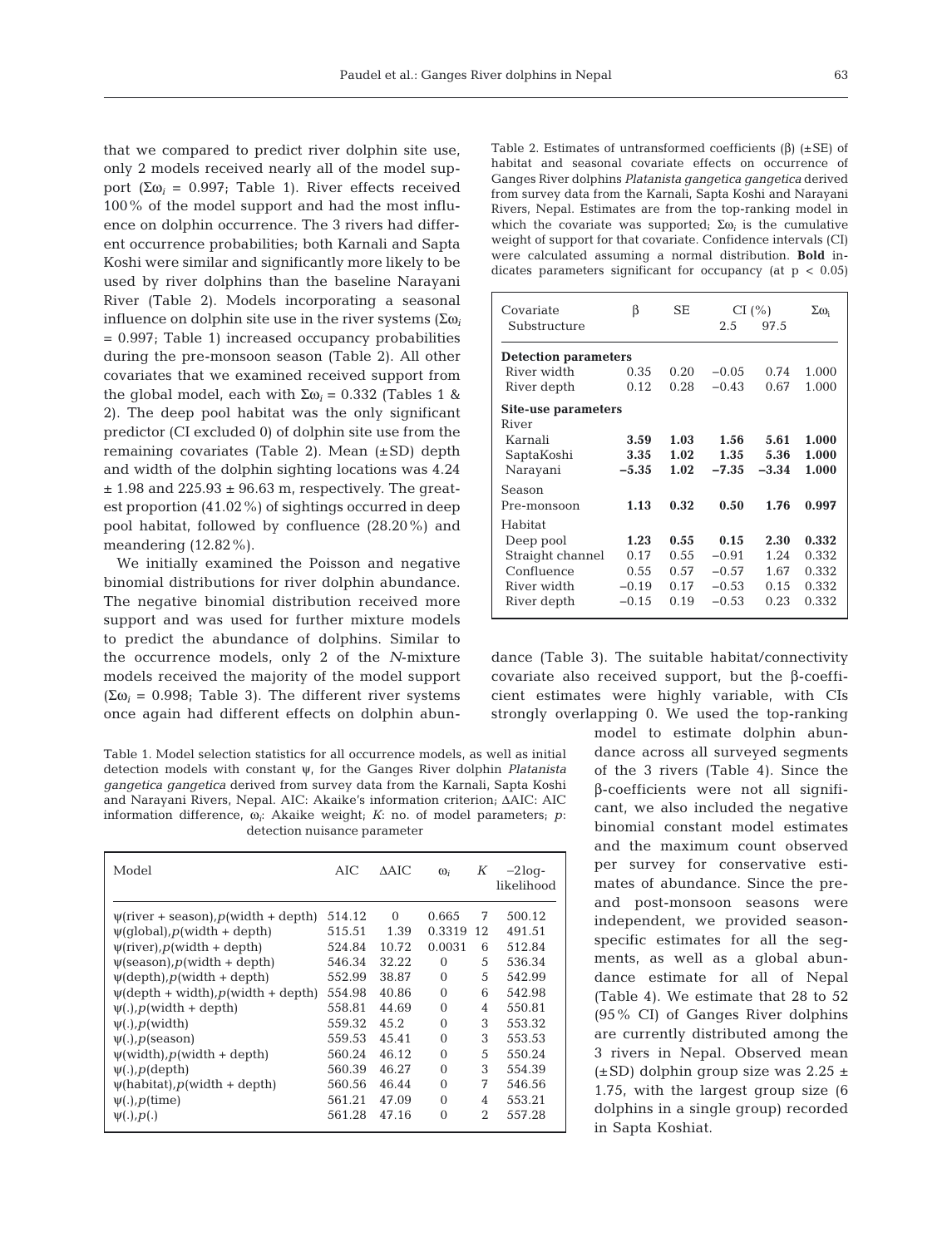| v<br>×<br>I<br>۰.<br>. . |  |
|--------------------------|--|
|                          |  |

Table 3. Model selection statistics for all models with untransformed coefficients of habitat and seasonal covariate effects on abundance estimates for the Ganges River dolphin *Platanista gangetica gangetica* derived from *N*-mixture models applied to survey data from the Karnali, Sapta Koshi and Narayani Rivers, Nepal. Δ*i*: Akaike's information criterion (AIC) difference; ω*i*: Akaike weight; *K*: number of model parameters. Entries in **bold** are significant in that confidence intervals exclude zero. Models follow a negative binomial distribution unless otherwise noted. (–) not applicable

| Model                         | $\Delta_i$     | $\omega_i$       | К | Untransformed coefficients of covariates (SE) |            |            |                        |               |
|-------------------------------|----------------|------------------|---|-----------------------------------------------|------------|------------|------------------------|---------------|
|                               |                |                  |   | Intercept                                     | Karnali    |            | Sapta Koshi<br>Habitat |               |
| River + habitat               |                | $0.00$ $0.690$ 6 |   | $-10.53(18.88)$                               | 1.99(0.77) | 3.13(0.76) | 10.56 (18.87)          |               |
| Global                        |                | 1.65 0.300 7     |   | $-9.67(12.72)$                                | 1.99(0.77) | 3.13(0.76) | 9.77 (12.70)           | $-0.15(0.25)$ |
| Habitat                       |                | 11.83 0.002 4    |   | $-8.84(29.60)$                                |            |            | 11.03 (29.60)          |               |
| Constant negative<br>binomial |                | 28.17 0.000 3    |   | 1.48(0.61)                                    |            |            |                        |               |
| River                         |                | 29.77 0.000 5    |   | $-0.67(1.20)$                                 | 2.19(1.47) | 2.63(1.46) |                        |               |
| Post-monsoon                  |                | 30.16 0.000 4    |   | $-0.82(0.40)$                                 |            |            |                        | $-0.15(1.14)$ |
| Post-monsoon + river          |                | $31.53$ 0.000 6  |   | $-0.58(1.22)$                                 | 2.34(1.52) | 2.84(1.54) |                        | $-0.53(1.09)$ |
| Constant Poisson              | 103.57 0.000 2 |                  |   | 1.16(0.143)                                   |            |            |                        |               |

#### **DISCUSSION**

The Karnali and Sapta Koshi Rivers had higher occurrence probabilities and abundance estimates for GRDs than the Narayani River. Higher occurrence probabilities suggest that these 2 rivers are more vital to river dolphin conservation in Nepal than the Narayani. The northern sections of the Narayani are not favorable in terms of the ecological needs of the dolphins due to habitat fragmentation and high competition pressure from buffer zone communities (Choudhary et al. 2012). Our results also suggest that even though por-

tions of the Narayani lie within the core area of Chitwan National Park, the variability of the water level (and hence deep pools) is largely dependent upon the barrage gates, limiting habitat suitability in that river segment (Smith et al. 1998, Smith & Reeves 2000a). Seasonal flows characterize the rivers of Nepal (Chalise et al. 2003). Furthermore, during monsoon seasons, dolphins move into tributaries to reduce the risk from floods and floating debris, suggesting that vital tributaries are absent in the northern Narayani sections. Barrage management seems to be one of the most important factors for recovery of dolphin populations in the Nepalese

sections of the river systems. Thus, successful river dolphin conservation requires effective water management in the rivers of the region (Smith et al. 1998).

The site-use models also revealed a strong relationship between dolphin habitat use and deep pools in those segments. River confluences have been suggested as high quality habitat for river dolphins in Asia (Timilsina et al. 2003) and South America (McGuire & Winemiller 1998), yet our results suggested that dolphin occurrence was more probable in river segments with deep pools. Deep pools have also

Table 4. Abundance estimates for Ganges River dolphins *Platanista gangetica gangetica* derived from *N*-mixture models applied to survey data from the Karnali, Sapta Koshi and Narayani Rivers, Nepal. Included are maximum observation counts (Max obs), season-specific estimates (N-est) (with 2.5 and 97.5% confidence intervals, CI) from the top-ranking model, and the constant negative binomial model estimates (Constant NB) for comparison

| River             | Pre-monsoon —— |       |                |          |                | Post-monsoon-  |           |                |          |          |
|-------------------|----------------|-------|----------------|----------|----------------|----------------|-----------|----------------|----------|----------|
| Segment Max N-est |                |       | CI(%)          |          | Constant       |                | Max N-est | CI(%)          |          | Constant |
|                   | obs            |       |                | 2.5 97.5 | NB             | obs            |           |                | 2.5 97.5 | NB       |
| Karnali           |                |       |                |          |                |                |           |                |          |          |
| 1                 | $\Omega$       | 0.00  | $\Omega$       | $\Omega$ | $\Omega$       | $\Omega$       | 0.00      | $\Omega$       | $\Omega$ | $\Omega$ |
| $\overline{2}$    | 4              | 5.80  | 4              | 8        | 5              | $\overline{2}$ | 3.77      | $\overline{2}$ | 6        | 3        |
| 3                 | 8              | 11.49 | 9              | 14       | 11             | 5              | 9.23      | 7              | 12       | 8        |
| Sapta Koshi       |                |       |                |          |                |                |           |                |          |          |
| 1                 | $\Omega$       | 0.00  | $\Omega$       | $\Omega$ | $\Omega$       | $\Omega$       | 0.00      | $\Omega$       | $\Omega$ | $\Omega$ |
| $\overline{2}$    | $\Omega$       | 0.00  | $\Omega$       | $\Omega$ | $\Omega$       | $\Omega$       | 0.00      | $\Omega$       | $\Omega$ | $\Omega$ |
| 3                 | 14             | 22.96 | 19             | 27       | 20             | 14             | 24.37     | 21             | 28       | 21       |
| Narayani          |                |       |                |          |                |                |           |                |          |          |
| 1                 | $\Omega$       | 0.00  | $\Omega$       | $\Omega$ | $\Omega$       | $\mathbf{0}$   | 0.00      | $\Omega$       | $\Omega$ | $\Omega$ |
| $\overline{2}$    | $\overline{2}$ | 2.04  | $\overline{2}$ | 3        | $\overline{2}$ | $\Omega$       | 0.03      | $\Omega$       | 1        | $\Omega$ |
| Total             | 28             | 42.28 | 34             | 52       | 38             | 21             | 37.39     | 30             | 47       | 32       |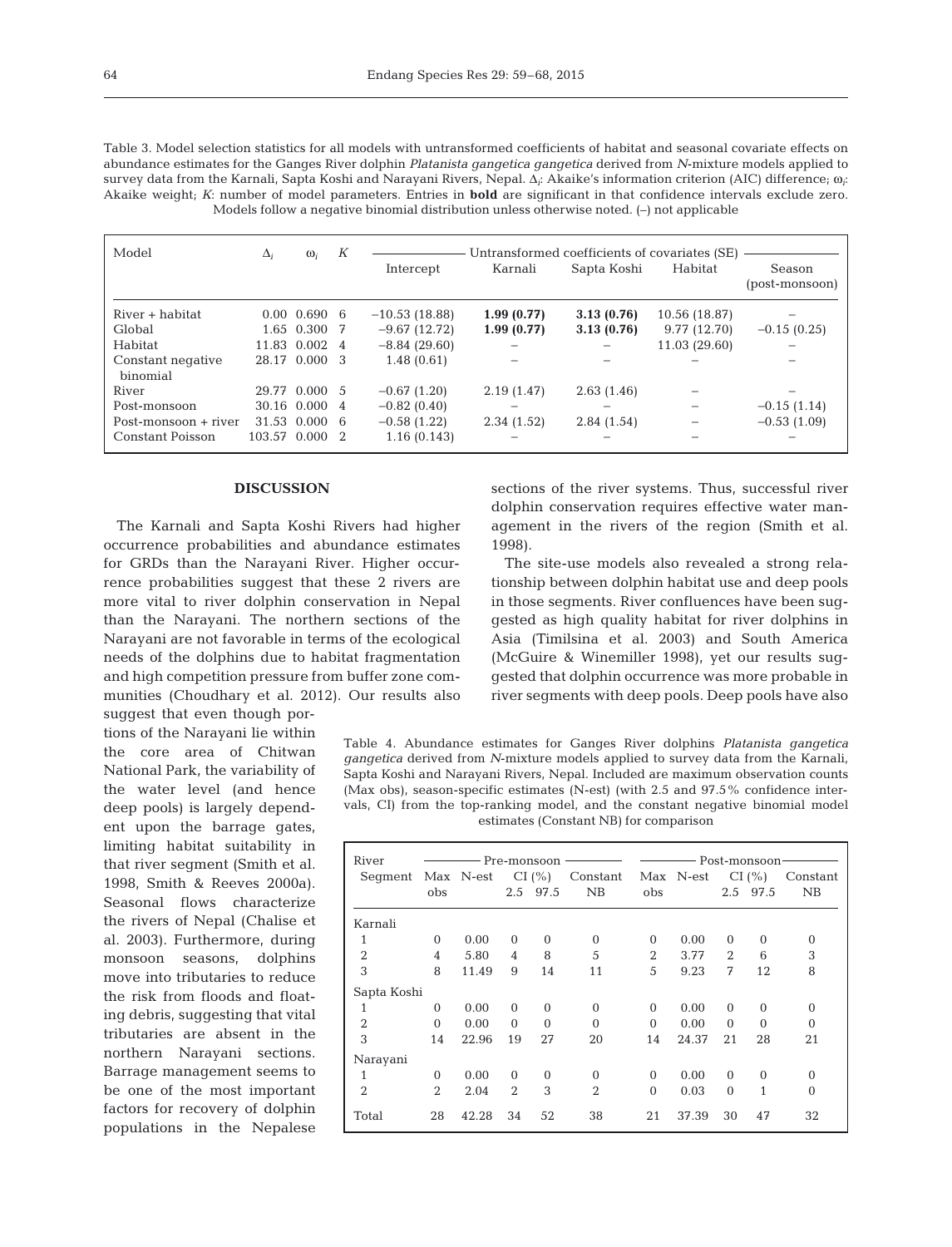been identified as preferred habitat by river dolphins and their fish prey in the upper stretches of the Ganges River in India (Bashir et al. 2010). The depth and width recorded in our investigation were lower than the observed threshold for dolphin survival during the post-monsoon period (Akbar et al. 2004, Smith et al. 2008) and, as a consequence, abundance was likely reduced compared to the pre-monsoon season. Akbar et al. (2004) did not observe any dolphins in river stretches with a depth of less than  $\sim$ 1.5 m, so the pre-monsoon season might be the most critical period for the dolphins in Nepal and other northern stretches of their range, particularly with climate change having the potential to affect water levels. Similarly, the drawdown of water levels in the Cinaruco River in Venezuela resulted in the abandonment of flooded Amazonian forests by botos *Inia geoffrensis* (Amazon River dolphins; McGuire & Winemiller 1998). Our results reveal the importance of river morphology and seasonal ecology to dolphin occurrence and abundance and are therefore useful for the development of site-specific conservation actions throughout Nepal.

Although detection seems to be an issue for surveying river dolphins, the detection estimates from the occupancy models were encouraging. River width and depth both positively affected dolphin detection. This effect might be a result of dolphins surfacing more often in wide river segments because there is sufficient space for them to not feel threatened by the survey boats. It might also be a consequence of deep pools (depth) being a preferred habitat. Dolphin counts did, however, vary among the different surveys, suggesting a substantial detection bias. Other cetacean studies have also observed detection probabilities <1 (Shrestha 1989, Smith et al. 1994, Timilsina et al. 2003, WWF-Nepal 2006, Paudel et al. 2014) and it is appropriate and important to account for these biases when determining population estimates, particularly for rare and endangered species (Nicholson et al. 2012). We suggest that future surveys in an *N*-mixture model framework might benefit from measuring additional detection covariates at the scale of the sites. The derived abundance estimates from our surveys are the first to account for such bias and robustly estimate the global population for Nepal, which is likely why our estimates are slightly higher than any previous surveys (e.g. 7 individuals, Smith 1993; 16 individuals, WWF-Nepal 2006). We estimate that we failed to detect between 6 and 24 dolphins during the surveys. This result is most likely a consequence of dolphins (1) travelling into tributaries and being temporarily unavailable for sampling,

(2) hiding amongst debris, or (3) failing to surface within sight of the observation crew. Similar behavior has been shown to occur in the botos of the Amazon, where sexual segregation occurs during seasonal floods (McGuire & Winemiller 1998, Martin & da Silva 2004). Our methodology provides a standardized protocol, and should be applied to future surveys monitoring the status of the Critically Endangered Nepalese dolphin population. Additionally, the use of visual-acoustic surveys (Akamatsu et al. 2001, Wang et al. 2006, Mellinger et al. 2007) might aid in more accurately estimating the population by accounting for missing individuals in visual surveys. This approach is appropriate for species that are rarely spotted because they spend long periods of time under water.

The 2 lower stretches of the Karnali River where dolphins were observed have low water speeds and adequate amounts of deep pool habitats. Additionally, 20 km below the India/Nepal border there is a barrage, which is a stronghold for dolphins because of conservation efforts made by the Indian Government. We detected 12 dolphins in the 2 southern sections and estimated there were likely 16 individuals in the entire section of the river within Nepal. In contrast, only 3 or 4 dolphins were observed in the Karnali River over a decade prior to our study. It is probable that the low detections from the 2003 study (Timilsina et al. 2003) were due to detection bias (which we accounted for), so it is difficult to determine if there was a significant change in abundance.

The Sapta Koshi River had the highest number of river dolphins and is likely the largest sub-population in the country. Khatri et al. (2010) observed 11 dolphins along the length of the Koshi River after a major flood in 2008. Similarly, Limbu & Subba (2011) counted 11 dolphins in the Koshi River during the same time period. The maximum observed count (minimum known alive) in our surveys of Koshi was 14 individuals with detection bias-adjusted estimates ranging from 19 to 27 individuals (95% CI). These numbers are encouraging because they suggest an increase in abundance in the Koshi since the flood of 2008. However, all of the individuals were counted in the southern section of the river (on the Nepal/India border) and none were detected in the northern 2 segments, which are north of a barrage that severely limits the distribution of the dolphins. Dams are known to serve as barriers to movement for river dolphins (Smith & Smith 1998, Smith et al. 1998, Dudgeon 2005, Dudgeon et al. 2006). Furthermore, the southern extent of the Koshi population is connected to the Indian population so individuals can emigrate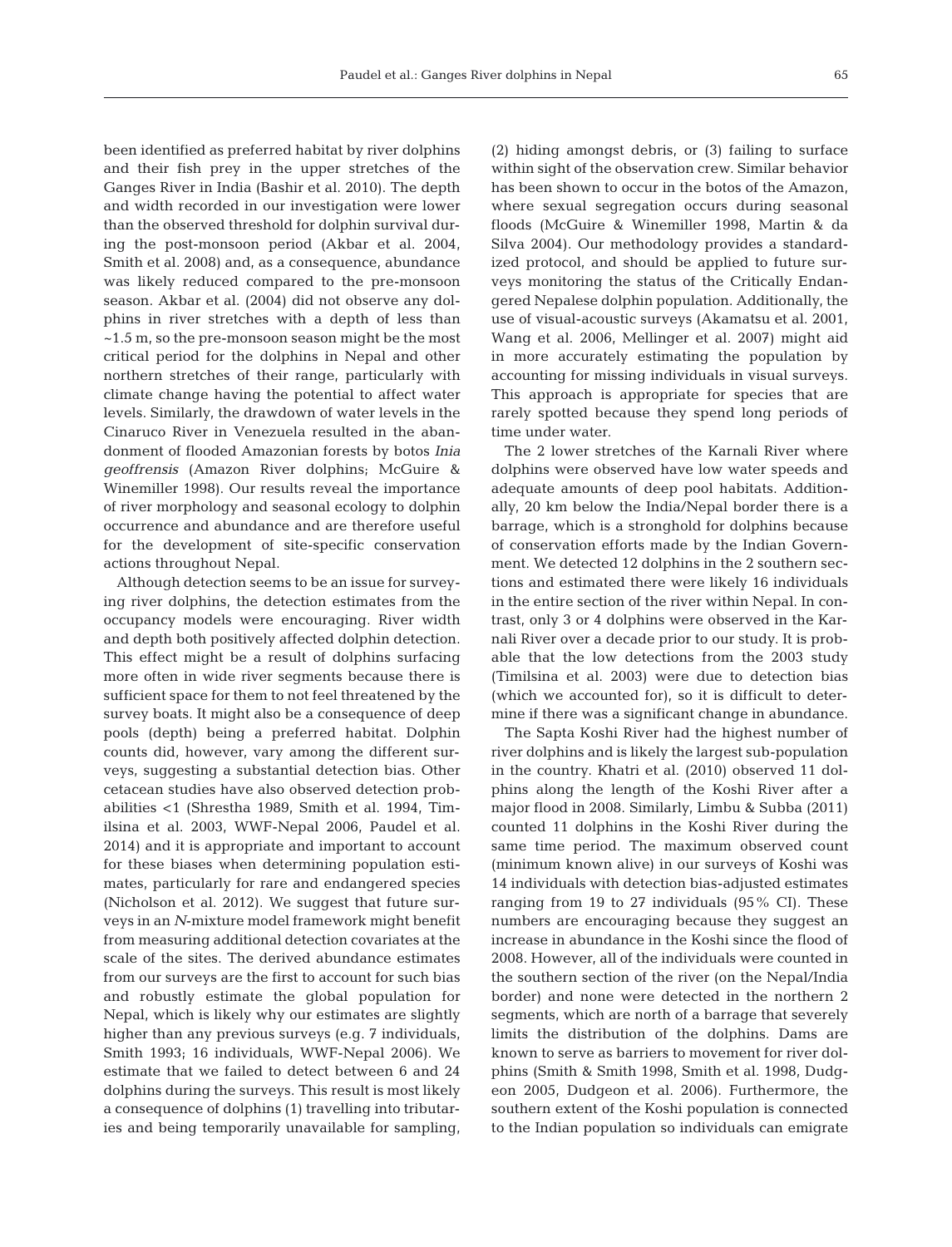and disperse to India and possibly be lost from the Nepalese population. Even as the largest sub-population in Nepal, the dolphins of Sapta Koshi are not likely a genetically viable population without immigration from India and potential translocations of individuals (Smith et al. 1998, Zheng et al. 2005).

River geometry (and geomorphics) and development structures constructed at the India/Nepal border (developed in all river systems) pose the greatest threat towards the extinction of the river dolphin due to the dramatic changes in river flow characteristics (Paudel et al. 2014). Anthropogenic pressures such as the presence of fishing boats, stone quarries and motorboats used for local transportation along ghat areas (local transportation points across the rivers) are the other associated threats—all of which appear to be more localized, yet they are likely compounding effects in the decline of the GRD in Nepal. Changing the natural course of river systems (e.g Sapta Koshi and Geruwa to western flow in Karnali) with fluctuating depth profiles and fragmented deep pools greatly affects dolphin occurrence. Additionally, large numbers of local ghat areas (i.e. 4 ghats over the study stretch in Karnali, but not in Narayani or Sapta Koshi) are likely factors contributing to the decrease in the dolphin's distribution (46 km in 1986; 32 km in this study; also see WWF-Nepal 2006) in Nepal.

Although our results reveal a severely limited river dolphin population with low abundance and fragmented sub-populations, our global estimate for all of Nepal (95%  $CI = 28$  to 52 individuals) is higher than the estimated population of 20 individuals in 2011 (Jnawali et al. 2011), likely due to our inclusion of adjustments for detection bias. We are somewhat encouraged that the population of dolphins in Nepal is likely larger than previously appreciated; however, we believe that it is imperative that these data are used to develop local and global recovery strategies for the management of this Critically Endangered species.

## **CONCLUSIONS**

Our population estimates and details of habitat use are the first attempt in Nepal to generate detailed science-based information, and serve as an important baseline for conservation planning, further study, and comparison to other dolphins of the Ganges River watershed in Nepal. This small re maining population of river dolphins is at the brink of extinction due to river geometry and human developments at the Nepal/India border. Conservation interventions (e.g. translocation in Sapta Koshi or extension of the Koshi Tappu Wildlife Reserve boundary; some artificial tributaries in southern sections of Narayani) are essential in Nepal's river systems, as are site-specific conservation action plans. The postmonsoon season is critical for dolphin survival in Nepal, therefore seasonal attention from the respective authorities is also important. Dolphins can be difficult to detect, so integration of additional technologies could enhance the accuracy and precision of estimates for the Nepalese population. Continued investigations of dolphin abundance and occupancy as well as their behaviors in relation to ecological components are strongly recommended to assess the population trend and risk of extinction of the dolphins of Nepal.

*Acknowledgements.* The authors thank Ocean Park Conservation Foundation, Hong Kong; the Rufford Foundation, UK; TAL-WWF, Hariyo Ban Program; IMATA, USA; and Chicago Zoological Society, USA, for financial support. Thanks to P. Basnet, M. Haiju, G. Tripathi, R. Acharya and P. Poudel for data collection and management. We are grateful to the anonymous reviewers for their constructive comments which greatly improved the manuscript. Thanks are also due to the Department of National Parks and Wildlife Conservation for granting permission for this study in Nepal.

#### LITERATURE CITED

- Akaike H (1973) Information theory and an extension of the maximum likelihood principle. In: Petrov BN, Csaki F (eds) Proc 2nd Int Symp Information Theory. Akadémia Kiadó, Budapest, p 267−281
- ▶ [Akamatsu T, Wang D, Wang K, Wei Z \(2001\) Comparison](http://dx.doi.org/10.1121/1.1356705) between visual and passive acoustic detection of finless porpoises in the Yangtze River, China. J Acoust Soc Am 109: 1723−1727
	- Akbar M, Chaudhry AA, Arshed MJ (2004) Effect of water depth and river width on Indus dolphin population. Pak J Life Soc Sci 2:33-35
- ► [Bashir T, Khan A, Gautam P, Behera SK \(2010\) Abundance](http://dx.doi.org/10.1578/AM.36.1.2010.19) and prey availability assessment of Ganges River dolphin *(Platanista gangetica gangetica)* in a stretch of upper Ganges River, India. Aquat Mamm 36: 19−26
- [Biswas SP, Boruah S \(2000\) Ecology of the river dolphin](http://dx.doi.org/10.1023/A:1004077215276) *(Pla-*➤ *tanista gangetica gangetica)* in the upper Brahmaputra. Hydrobiologia 430:97-111
	- Burnham KP, Anderson DR (2002) Model selection and multimodel inference: a practical information-theoretic approach. Springer, New York, NY
- ▶ [Chalise SR, Kansakar SR, Rees G, Croker K, Zaidman M](http://dx.doi.org/10.1016/S0022-1694(03)00250-6) (2003) Management of water resources and low flow estimation for the Himalayan basins of Nepal. J Hydrol (Amst) 282: 25−35
	- Chaudhary S (2007) Status of, and threats to, the Ganges River dolphin *(Platanista gangetica gangetica)* in the Koshi River, Nepal. MSc thesis, University of Klagenfurt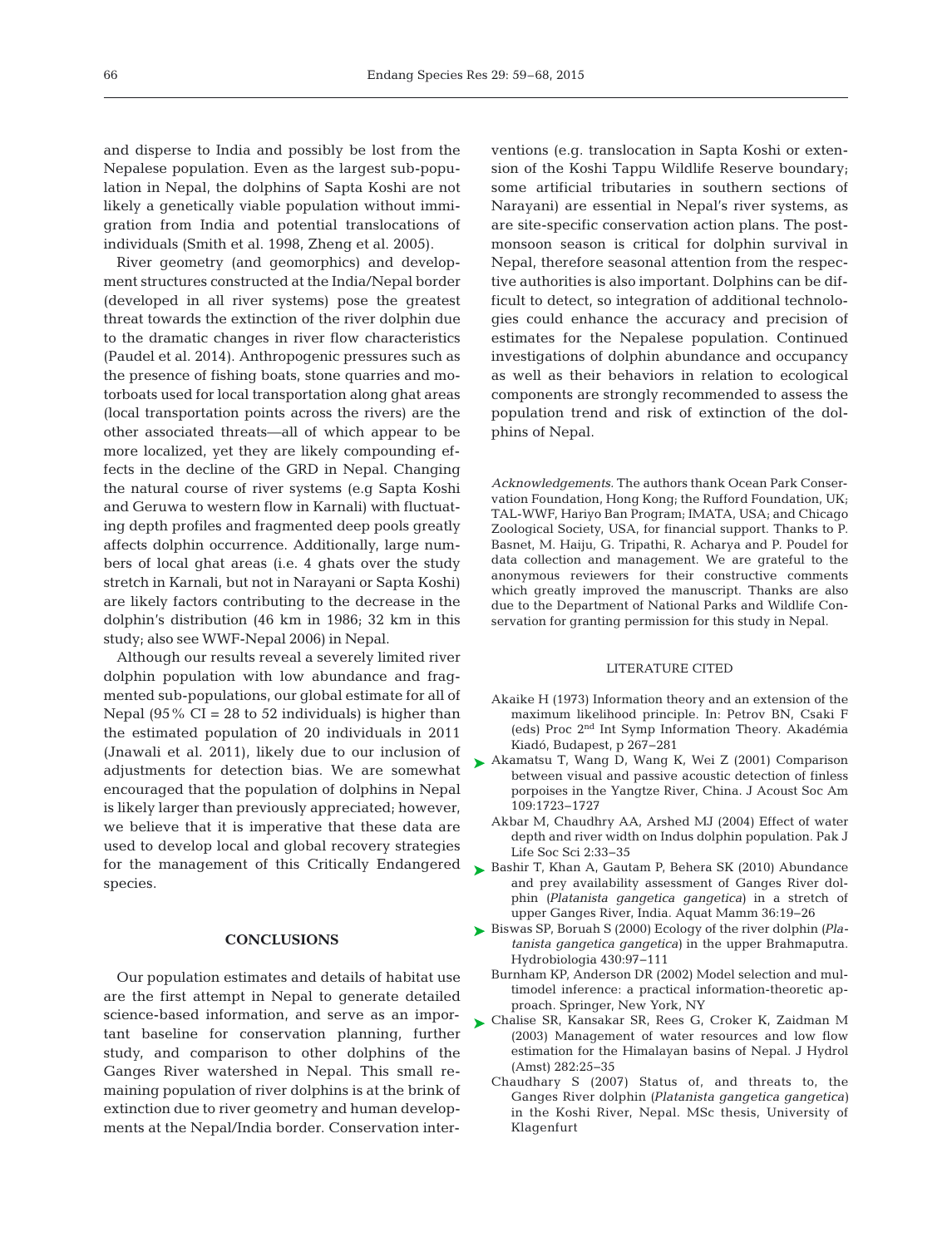- [Choudhary S, Dey S, Dey S, Sagar V, Nair T, Kelkar N \(2012\)](http://dx.doi.org/10.1002/aqc.1240) ➤ River dolphin distribution in regulated river systems: implications for dry-season flow regimes in the Gangetic basin. Aquat Conserv 22: 11−25
- ► [Cove MV, Pardo Vargas LE, de la Cruz JC, Spínola RM,](http://dx.doi.org/10.1017/S0030605313000070) Jackson VL, Saénz JC, Chassot O (2014) Factors influencing the occurrence of the Endangered Baird's tapir *Tapirus bairdii*: potential flagship species for a Costa Rican biological corridor. Oryx 48:402-409
	- Dudgeon D (2005) River rehabilitation for conservation of fish biodiversity in monsoonal Asia. Ecol Soc 10:art15
- ▶ [Dudgeon D, Arthington AH, Gessner MO, Kawabata ZI](http://dx.doi.org/10.1017/S1464793105006950) and others (2006) Freshwater biodiversity: importance, threats, status and conservation challenges. Biol Rev Camb Philos Soc 81: 163−182
- ► Fiske I, Chandler R (2011) Unmarked: an R package for fitting hierarchical models of wildlife occurrence and abundance. J Stat Softw 43: 1−23
	- Hines J (2012) PRESENCE v.8.0. US Geological Survey, Patuxent Wildlife Research Center, Patuxent, MD
	- Janawali SR, Bhuju UR (2000) The Ganges River dolphin: current status and conservation threats. Presentation at the WWF regional workshop on the south Asian river dolphin, 4−7 November 2000, Taunsa
	- Jnawali SR, Baral HS, Lee S Acharya KP and others (2011) The status of Nepal mammals: the National Red List series. Department of National Parks and Wildlife Conservation, Kathmandu
- ► [Kelkar N, Krishnaswamy J, Choudhary S, Sutaria D \(2010\)](http://dx.doi.org/10.1111/j.1523-1739.2010.01467.x) Coexistence of fisheries with river dolphin conservation. Conserv Biol 24: 1130−1140
- ► [Khatri TB, Shah DN, Mishra N \(2010\) Post-flood status of the](http://dx.doi.org/10.11609/JoTT.o2496.1365-71) endangered Ganges River dolphin *Platanista gangetica gangetica* (Cetartiodactyla: Platanistidae) in the Koshi River, Nepal. J Threat Taxa 2: 1365−1371
	- Leatherwood S, Reeves RR (1994) River dolphins: a review of activities and plans of the cetacean specialist group. Aquat Mamm 20: 137−154
	- Leatherwood S, Reeves RR, Wursig B, Shearn D (2000) Habitat preferences of river dolphins in the Peruvian Amazon. In: Reeves RR, Smith BD, Kasuya T (eds) Biology and conservation of freshwater cetaceans in Asia. Occasional Paper No. 23, IUCN Species Survival Commission, Gland, p 131−143
	- Limbu KP, Subba BR (2011) Status of key faunal species in Koshi Tappu Wildlife Reserve after Koshi flood disaster 2008. Nepalese J Biosci 1:41–54
- [Mackenzie DI, Nichol JD, Lachman GB, Droege S, Royle JA,](http://dx.doi.org/10.1890/0012-9658(2002)083%5B2248:ESORWD%5D2.0.CO;2) ➤ Lanftimn CA (2002) Estimating site occupancy rates when detection probabilities are less than one. Ecology 83: 2248−2255
- ► [Martin AR, da Silva VMF \(2004\) River dolphins and flooded](http://dx.doi.org/10.1017/S095283690400528X) forest: seasonal habitat use and sexual segregation of botos (*Inia geoffrensis*) in an extreme cetacean environment. J Zool 263:295-305
- ▶ [McGuire TL, Winemiller KO \(1998\) Occurrence patterns,](http://dx.doi.org/10.1111/j.1744-7429.1998.tb00102.x) habitat associations, and potential prey of the river dolphin, *Inia geoffrensis*, in the Cinaruco River, Venezuela. Biotropica 30:625–638
- ▶ [Mellinger DK, Stafford KM, Moore S, Dziak RP, Matsumoto](http://dx.doi.org/10.5670/oceanog.2007.03) H (2007) Fixed passive acoustic observation methods for cetaceans. Oceanography 20:36-45
- ▶ [Nicholson K, Bejder L, Allen SJ, Krützen M, Pollock KH](http://dx.doi.org/10.1071/MF12210) (2012) Abundance, survival and temporary emigration of bottlenose dolphins (*Tursiops* sp.) off Useless Loop in the

western gulf of Shark Bay, Western Australia. Mar Freshw Res 63: 1059−1068

- Paudel S (2012) Factor assessment of Ganges River dolphins movement in Karnali River system of Nepal. MSc thesis, Tribhuvan University, Kathmandu
- ▶ [Paudel S, Timilsina YP, Lewis J, Ingersoll T, Jnawali SR](http://dx.doi.org/10.1111/mms.12192) (2014) Population status and habitat occupancy of endangered river dolphins in the Karnali River system of Nepal during low water season. Mar Mamm Sci 31: 707−719
- ▶ [Richman NI, Gibbons JM, Turvey ST, Akamatsu T and oth](http://dx.doi.org/10.1371/journal.pone.0096811)ers (2014) To see or not to see: investigating detectability of Ganges River dolphins using a combined visualacoustic survey. PLoS ONE 9:e96811
	- Royle JA, Dorazio RM (2008) Hierarchical modeling and inference in ecology: the analysis of data from populations, metapopulations and communities. Academic Press, New York, NY
	- Shostell JM, García MR (2010) An introduction to river dolphin species. In: Ruiz-Garcia M, Shostell JM (eds) Biology, evolution and conservation of river dolphins within South America and Asia. NOVA Science Publishers, New York, NY, p 1−28
	- Shrestha TK (1989) Biology, status and conservation of the Ganges River dolphin in Nepal. In: Perrin WF, Brownell RL Jr, Kaiya Z, Jiankang L (eds) Biology and conservation of the river dolphins. Occasional Paper No. 3, IUCN Species Survival Commission, Gland, p 70−76
- ► [Smith AM, Smith BD \(1998\) Review of status and threats to](http://dx.doi.org/10.1139/a99-002) river cetaceans and recommendations for their conservation. Environ Rev 6: 189−206
- ► [Smith BD \(1993\) 1990 status and conservation of the Ganges](http://dx.doi.org/10.1016/0006-3207(93)90002-I) River dolphins (*Platanista gangetica*) in Karnali River, Nepal. Biol Conserv 66:159-169
	- Smith BD, Reeves RR (2000a) Report of the workshop on the effects of water development on river cetaceans, 26−28 February 1997, Rajendrapur, Bangladesh. In: Reeves RR, Smith BDE, Kasuya T (eds) Biology and conservation of freshwater cetaceans in Asia. Occasional Paper No. 23, IUCN Species Survival Commission, Gland, p 15−22
	- Smith BD, Reeves RR (2000b) Survey methods for population assessment of Asian River dolphins. In: Reeves RR, Smith BDE, Kasuya T (eds) Biology and conservation of freshwater cetaceans in Asia. Occasional Paper No. 23, IUCN Species Survival Commission, Gland, p 97−115
- ► [Smith BD, Sinha RK, Regmi U \(1994\) Status of Ganges River](http://dx.doi.org/10.1111/j.1748-7692.1994.tb00492.x) dolphins (*Platanista gangetica*) in the Karnali, Mahakali, Narayani and Sapta Kosi Rivers of Nepal and India in 1993. Mar Mamm Sci 10:368-375
- ► [Smith BD, Haque AA, Hossain MS, Khan A \(1998\) River dol](http://dx.doi.org/10.1007/s002679900108)phins in Bangladesh: conservation and the effects of water development. Environ Manage 22:323-335
- ▶ [Smith BD, Braulik G, Strindberg S, Ahmed B, Mansur R](http://dx.doi.org/10.1111/j.1748-7692.2006.00041.x) (2006) Abundance of Irrawaddy dolphins (*Orcaella brevirostris*) and Ganges River dolphins (*Platanista gangetica gangetica*) estimated using concurrent counts made by independent teams in waterways of the Sundarbans mangrove forest in Bangladesh. Mar Mamm Sci 22: 527−547
	- Smith BD, Ahmed B, Nowgli RM, Strindberg S (2008) Species occurrence and distributional ecology of nearshore cetaceans in the Bay of Bengal, Bangladesh, with abundance estimates for Irrawaddy dolphins *Orcaella brevirostris* and finless porpoises *Neophocaena phocaenoides*. J Cetacean Res Manag 10: 45−58